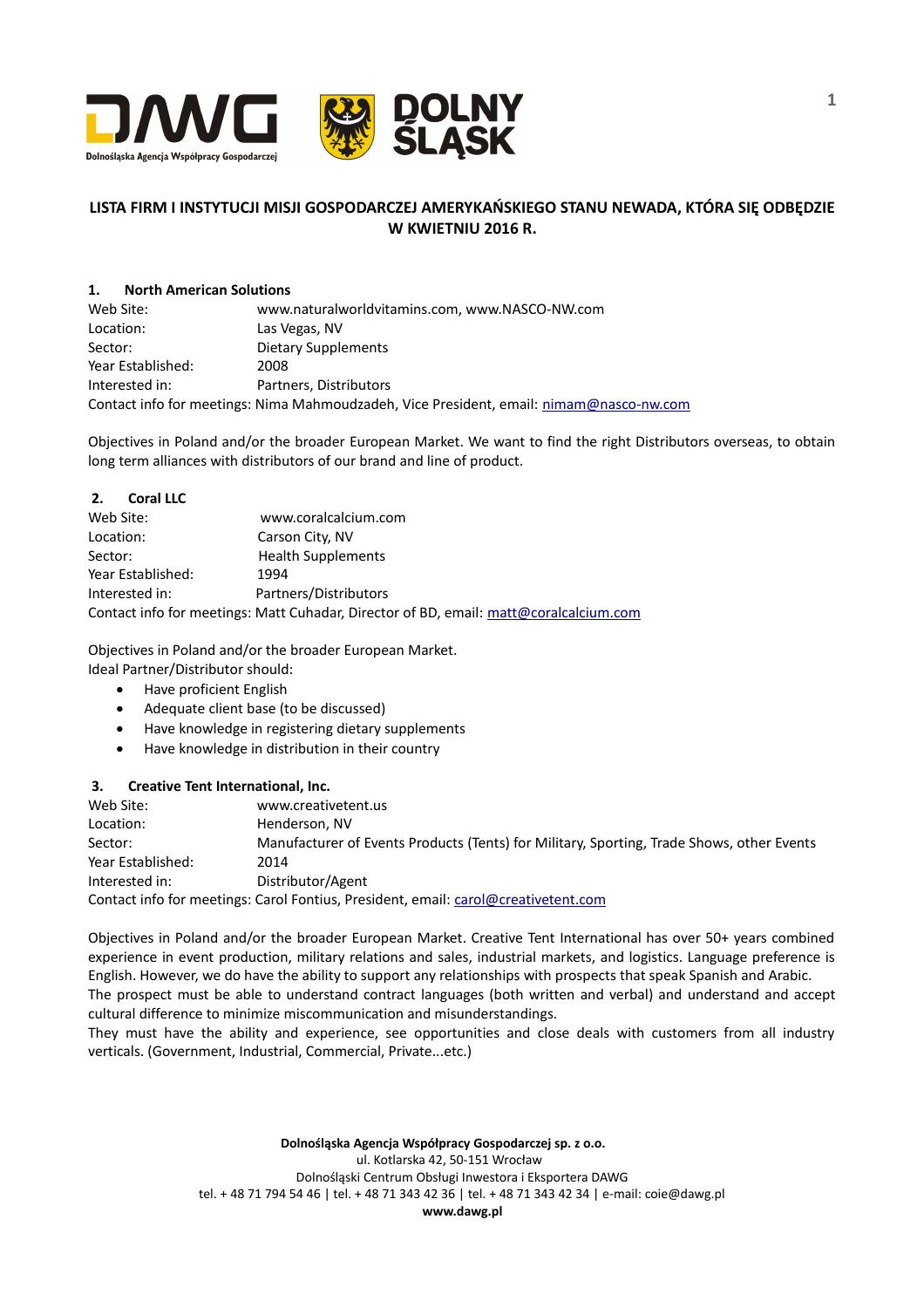

## **4. Solar LED Safety Strips**

| Location:         | Las Vegas, NV                                                      |
|-------------------|--------------------------------------------------------------------|
| Sector:           | Safety Products, Construction Safety - Solar                       |
| Year Established: | 2015                                                               |
| Interested in:    | <b>Manufacturing Partner</b>                                       |
|                   | Contact info for meetings: Tom Mueller, CEO, email: buytm@live.com |

Objectives in Poland and/or the broader European Market. Looking for a manufacturer in Poland that is able to produce our product from start to finish, with the ability to drop ship to customers around the world. Additional Company information:

- Create 3D prototype, seeking manufacturing for Solar LED Safety Strips, aluminum wiring, silicone, Velcro, small solar panels and battery packs.
- Solar LED Safety Strips are LED lighting strips can be attached with Velcro, sewn and glued to many surfaces. Examples: safety vest for night work for construction, mining, sporting event, etc.
- Person working at night wearing the Safety Strips on their safety vest can be seen if moving at 880 feet at 65 MPH. The solar strips allow the worker to be seen 2800 feet or more without movement, since the vest is flashing with 20 high intensity LED lights.
- The solar panel will allow 30 hours of lighting before strips has to be charged. It takes 2 to 3 hours in the sunlight to fully recharge the re-chargeable batteries. Strips go to steady burn when they need to be recharged.

### **5. JadinTech**

| Web Site:         | www.jadintech.com                                                                      |
|-------------------|----------------------------------------------------------------------------------------|
| Location:         | Las Vegas, NV                                                                          |
| Sector:           | Aviation, Aerospace                                                                    |
| Year Established: | 2015                                                                                   |
| Interested in:    | Joint Venture Partner or Licensee                                                      |
|                   | Contact info for meetings: Michael Bradshaw, VP, email: michael.bradshaw@jadintech.com |

Objectives in Poland and/or the broader European Market

Develop relationships within ICAO community and to obtain international business within our selected business lines. Additionally, we seek to provide talent acquisition and EEO services to Polish companies that stand locations in Nevada.

Connecting with Commercial and Government Unmanned Aircraft Systems industry partners to facilitate discussions pertaining to Simulation and Training, and to export of UAS simulation training devices to Europe.

#### **6. EWS, Inc. & Environmental Water Systems**

| Web Site:         | www.ewswater.com                                                                                      |
|-------------------|-------------------------------------------------------------------------------------------------------|
| Location:         | Las Vegas, NV                                                                                         |
| Sector:           | <b>Water Filtration Manufacturer</b>                                                                  |
| Year Established: | 1987                                                                                                  |
| Interested in:    | Distributor, Sales Representatives                                                                    |
|                   | Contact info for meetings: Mark Truncale, VP Sales and Marketing, email: ewsdistribution@ewswater.com |

Objectives in Poland and/or the broader European Market

As here in the US we look at both sales reps [agents] and distributors with a direct correlation to the plumbing industry. We attempt to find distributors and sales reps that will effectively and properly promote our products. The ability to convers both orally and in written form in English is a must. Distributor investment is based upon the markets

#### **Dolnośląska Agencja Współpracy Gospodarczej sp. z o.o.**

 ul. Kotlarska 42, 50-151 Wrocław Dolnośląski Centrum Obsługi Inwestora i Eksportera DAWG tel. + 48 71 794 54 46 | tel. + 48 71 343 42 36 | tel. + 48 71 343 42 34 | e-mail: coie@dawg.pl **www.dawg.pl**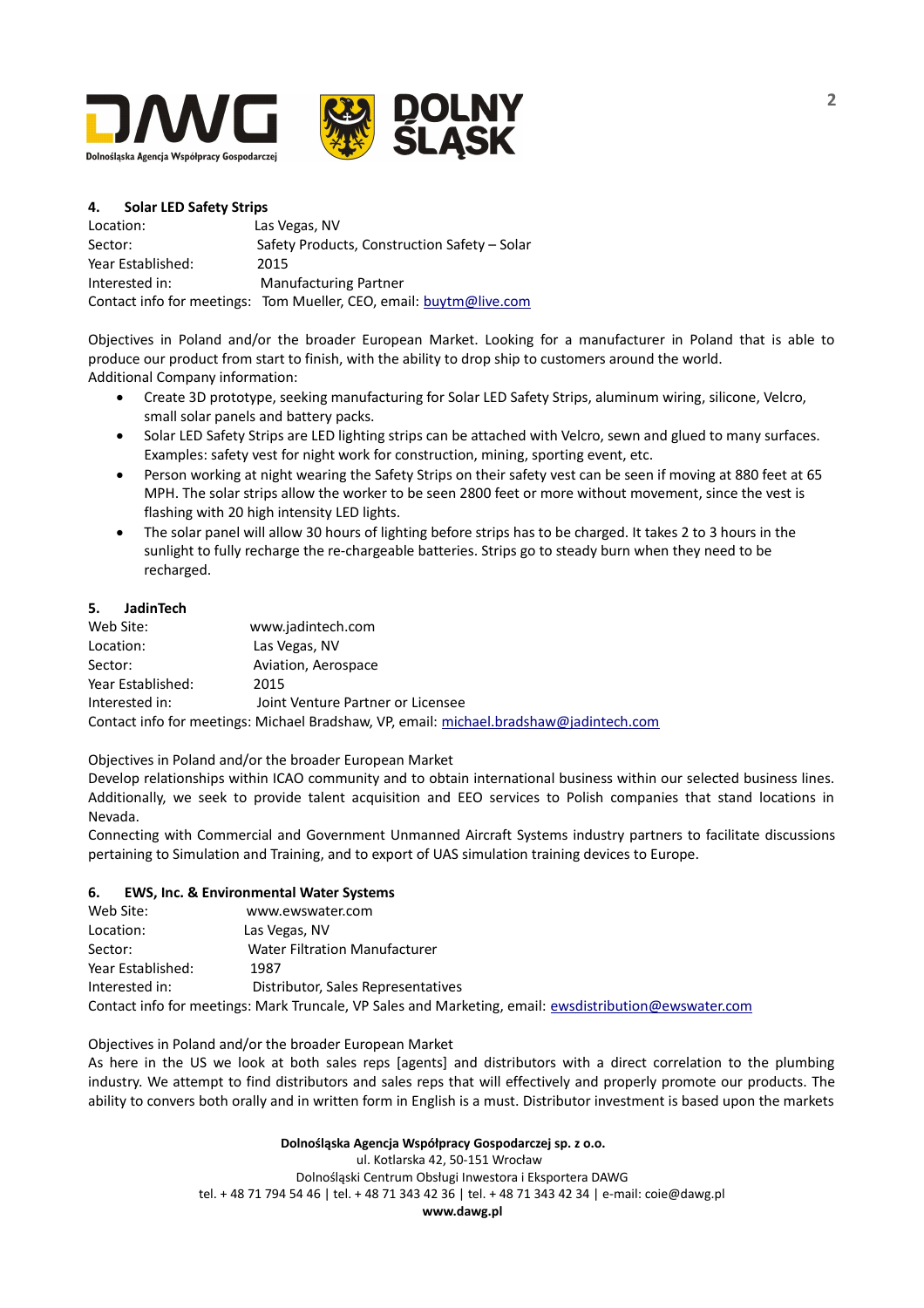

needs and is never excessive. Distributors of any products related to the plumbing industry.

## **7. AHA Management & Consulting, Inc.**

Web Site: www.justsayaha.com Location: Las Vegas, NV Sector: Technology and Interactive/Services Year Established: 2009 Interested in: Joint Venture Partners or Licensee, Agents Contact info for meetings: Anika Howard, Principal Consultant, email: [anika@justsayaha.com](mailto:anika@justsayaha.com)

# Objectives in Poland and/or the broader European Market

AHA is looking to expand and hoping to find partners that will allow the company to take a Larger, non-gaming clients– specifically in the Clean Energy, Solar, Technology (Software and Game Development) and Entertainment industries. Preferences, technical qualifications, servicing capabilities, requirements, or pre-qualifications that ideal prospects must have:

- Language: Fluent in English
- Some fluency in Italian, Spanish
- Technology looking for innovative, creative and technically savvy partners
- User Experience and Creative Design
- Mobile developers (front end and back end)
- Programmers and Engineers (Database, Game Development)
- Project Manager & Business Analysts

# **8. Robot Army**

| Web site:         | wwww.robot-army.com                                                            |
|-------------------|--------------------------------------------------------------------------------|
| Location:         | Las Vegas, NV                                                                  |
| Sector:           | Commercial Electronic Art/Arts and Entertainment                               |
| Year Established: | 2014                                                                           |
| Interested in:    | Joint Venture Partners                                                         |
|                   | Contact info for meetings: Sarah Petkus, President, email: info@robot-army.com |

Objectives in Poland and/or the broader European Market.

Approximately 20% of robot units produced in 2015 were exported to the EU. We wish to reach a more focused audience for our robot kits and art installations. This includes educational institutions as well as public and gallery spaces for our larger installations.

Robot Army creates interactive kinetic art installations using the latest available engineering techniques and technologies. We have employed CAD/CAM software, laser cutting and 3D printing to create the hundreds of networked robots we use in our practice. Additionally, we manufacture kits that allow hobbyists and teachers access to the technology we have developed. We hope to meet with companies, educational institutions and other partners to help us meld engineering disciplines with artistic expression.

# **9. Vegas Bows and Apparel**

| Web Site:         | www.etsy.com/shop/vegasbows1                                                     |
|-------------------|----------------------------------------------------------------------------------|
| Location:         | Las Vegas, NV                                                                    |
| Sector:           | Clothing & Accessories (Fabric bows with Swarovski crystals for Entraintainment) |
| Year Established: | 2012                                                                             |
| Interested in:    | Representatives, Partners, Distributors                                          |

#### **Dolnośląska Agencja Współpracy Gospodarczej sp. z o.o.**

ul. Kotlarska 42, 50-151 Wrocław

Dolnośląski Centrum Obsługi Inwestora i Eksportera DAWG tel. + 48 71 794 54 46 | tel. + 48 71 343 42 36 | tel. + 48 71 343 42 34 | e-mail: coie@dawg.pl

**www.dawg.pl**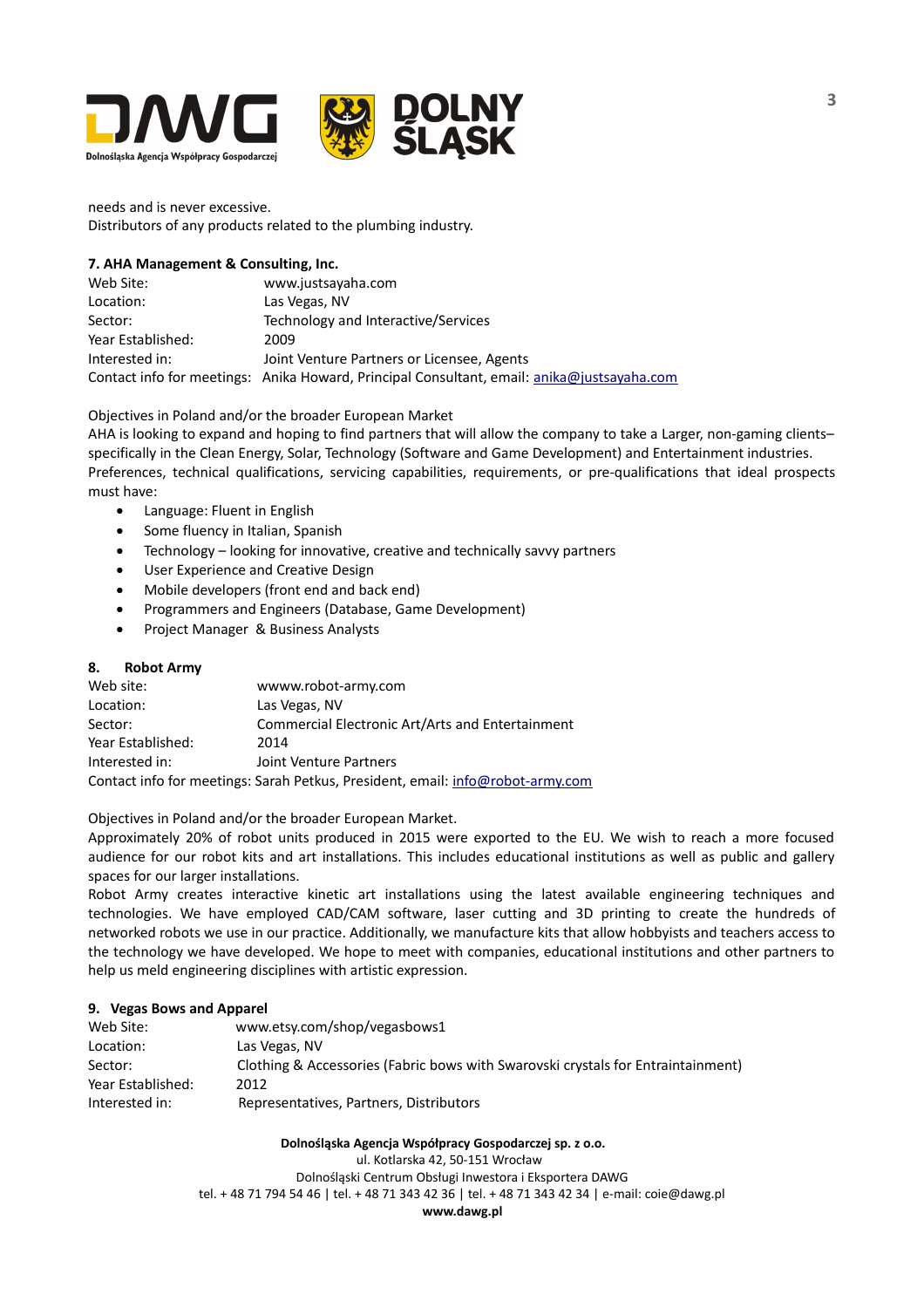

Contact info for meetings: Jamie Mueller, CEO, email: [vegasbows@yahoo.com](mailto:vegasbows@yahoo.com) Apparel for sporting event, cheerleading, competitions.

## **10. K2 Energy Solutions, Inc.**

| Web Site:         | www.k2battery.com                                                                  |
|-------------------|------------------------------------------------------------------------------------|
| Location:         | Las Vegas, NV                                                                      |
| Sector:           | Manufacturer of Advanced K2 Lithium Batteries                                      |
| Year Established: | 2006                                                                               |
| Interested in:    | Partners, Manufacturers, Distributors                                              |
|                   | Contact info for meetings: Mark Stoker, VP of BD, email: mark.stoker@k2battery.com |

Objectives in Poland and/or the broader European Market.

We are interested in meeting with companies that manufacture portable (medical & other) equipment that utilizes lead acid or other rechargeable batteries.

We are interested in meeting with distributors to distribute our products. They need to be technical distributors that have relationships with companies or products that use rechargeable batteries.

We are interested in meeting with military suppliers or the military themselves that need or utilize rechargeable batteries.

Power companies, telecommunication companies (that need power back up systems).

Military/Aerospace power systems. Starter batteries. Rechargeable medical equipment. Sail boat and fishing boat manufactures. Ebike manufactures. Electric Vehicle Companies. Uninterruptable Power Supply companies…etc.

They need to have a need for rechargeable batteries or already be selling rechargeable batteries.

# Additional company information:

K2 Energy Solutions is the manufacture of advanced K2 Lithium batteries. These batteries are known for their safety, performance (hot and cold), cycle life, and versatility. Our experienced engineers innovatively apply proprietary technology to deliver robust, economical, and reliable battery systems (including battery management systems). For example of the battery systems we develop and manufacture, they include; utility switch gear, UPS, grid stabilization, peak shaving, solar and wind energy storage, zero idol, electric vehicles, motorsport batteries, etc). We lead the industry in our specific safer lithium ion chemistry type. We are unique in that we manufacture both high energy and high power cells/batteries.

Utility Industry (Telecom, Power, Cable) or other industry that needs or uses batteries for Uninterruptable Power Systems (UPS). Motorcycle starter batteries.

#### **11. HLSL Institute**

| Web Site:         | www.hlslinsitute.com                                                       |
|-------------------|----------------------------------------------------------------------------|
| Location:         | Incline Village, NV                                                        |
| Sector:           | Educational (International Higher Education)                               |
| Year Established: | 2012                                                                       |
| Interested in:    | Joint Venture Partners, Representatives                                    |
|                   | Contact info for meetings: Tara Madden-Dent, email: tara@hlslinstitute.com |

Objectives in Poland and/or the broader European Market.

HLSL Institute is interested in matching our educational service (online university preparation class) with a foreign company who sends or prepares students to study in the USA or specialize in western culture. A special feature of the company may include if they provide students with scholarship that supports study abroad in the USA.

Ideal partner prospects have access to English speaking students, age 14 years or older, who are preparing to study in the USA, are in need of strengthening their international school and job applications, or are studying U.S. culture.

#### **Dolnośląska Agencja Współpracy Gospodarczej sp. z o.o.**

 ul. Kotlarska 42, 50-151 Wrocław Dolnośląski Centrum Obsługi Inwestora i Eksportera DAWG tel. + 48 71 794 54 46 | tel. + 48 71 343 42 36 | tel. + 48 71 343 42 34 | e-mail: coie@dawg.pl **www.dawg.pl**